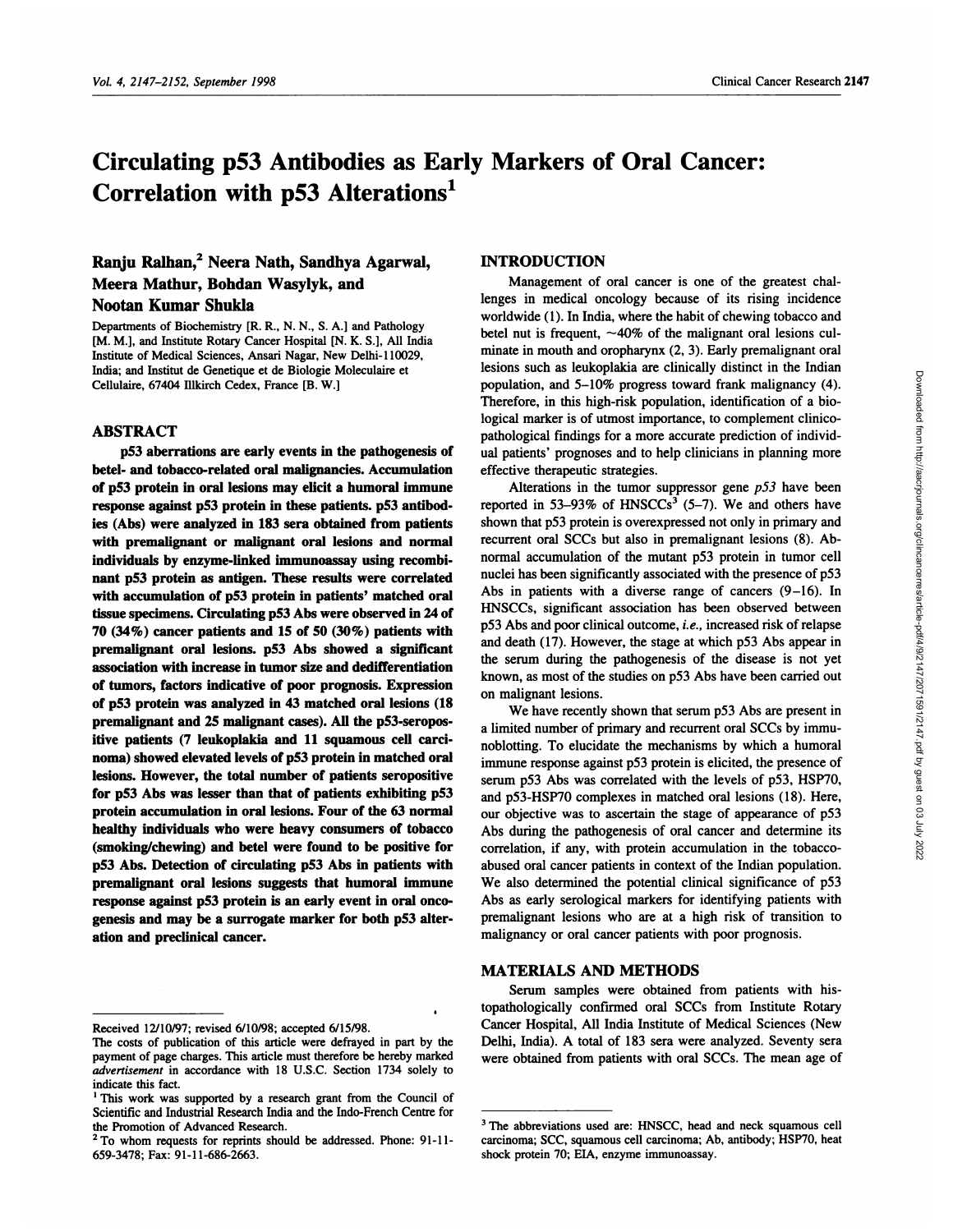|                            |              | Ab positive    |      | Specific activity      |                         |
|----------------------------|--------------|----------------|------|------------------------|-------------------------|
| Group                      | No. of cases | No.            | $\%$ | $(\text{mean} \pm SD)$ | pa                      |
| Cancer                     | 70           | 24             | 34%  | $0.650 \pm 0.384$      | CN <sub>1</sub> < 0.001 |
| Primary                    | 42           | 20             |      | $0.804 \pm 0.352$      | CL, <0.05               |
| Recurrent                  | 28           | 4              |      | $0.426 \pm 0.311$      | P/R. < 0.01             |
| Premalignant (Leukoplakia) | 50           | 15             | 30%  | $0.496 \pm 0.283$      | LN. < 0.01              |
| Hyperplasia                | 29           | 4              |      | $0.398 \pm 0.263$      | HD, <0.05               |
| Dysplasia                  | 21           |                |      | $0.626 \pm 0.288$      |                         |
| Normal                     | 63           | 4 <sup>b</sup> |      | $0.187 \pm 0.120$      |                         |
| <b>Nonconsumers</b>        | 27           |                |      | $0.139 \pm 0.070$      |                         |
| Consumes <sup>c</sup>      | 36           |                |      | $0.209 \pm 0.138$      |                         |

| Table 1 p53 Abs in the sera of patients with oral lesions and normal subjects |
|-------------------------------------------------------------------------------|
|-------------------------------------------------------------------------------|

**<sup>a</sup> c,** cancer; L, leukoplakia; N, normal; P. primary; R, recurrent; H, hyperplasia; D, dysplasia.

<sup>b</sup> Clinical records of these four normal subjects revealed that they are heavy consumers of tobacco (smoking and chewing) and betel quid. <sup>c</sup> Tobacco use: moderate, <20 bidis/cigarettes per day for 1-10 years or equivalent amount of chewable tobacco; heavy, >20 bidis/cigarettes per

day for >10 years. Betel: moderate, 5-10 betel (pan) per day for 2-10 years; heavy, >10 betel (pan) per day for >10 years.

the patients was 51 years (SD  $=$  11.8); 88% were male. Fifty sera were collected from patients with premalignant lesions (leukoplakia) with histological evidence of hyperplasia or dysplasia. The mean age of patients was 43 years (SD *<sup>=</sup>* 12.6); **85% were male. Sixty-three sera were obtained from** normal healthy individuals. The mean age was 42 years (SD *<sup>=</sup>* 14.4); 78% were male. The clinicopathological data recorded at the time of enrollment of the subjects in the cancer clinic included age, sex, tobacco (chewing and smoking), and betel chewing history, site of tumor, and histological grade. The tumor stage was determined following the tumor-node-metastasis classification (International Union Against Cancer, 1987). Sera were obtained from the patients prior to any treatment (surgery, chemotherapy, or radiotherapy). Histopathological examination of the premalignant lesions re vealed that 29 of the 50 lesions showed hyperplastic changes, whereas 21 lesions showed evidence of dysplasia. The distribution of oral cancer patients according to their site of primary tumor included buccal mucosa (10 cases), lower alveolus (6 cases), tongue (8 cases), floor of the mouth (9 cases), lip *(5* cases), and cheek (4 cases). The site distribution of recurrent oral tumors comprised buccal mucosa (8 cases), lower alveolus (4 cases), tongue *(5* cases), floor of the mouth *(5* cases), lip (3 cases), and cheek (3 cases). The site distribution of premalignant lesions comprised buccal mucosa (18 cases), bower alveolus (6 cases), tongue *(5* cases), floor of the mouth (4 cases), lip (4 cases), and cheek (13 cases). The majority of the patients were heavy consumers. Serum sam ples obtained from normal individuals, used as controls in this study, were obtained from cancer-free subjects. Of the 63 sera obtained from normal subjects, 36 sera were obtained from habitual tobacco consumers, whereas 27 sera were obtained from individuals who were not habitual consumers of betel and tobacco. All the serum samples were aliquotted and immediately stored at  $-80^{\circ}$ C until analysis.

EIA **to Detect p53 Abs in Human Serum. Purified** *p53* protein was prepared by a modification of a procedure described previously (19). Recombinant baculoviruses that express wild-type human p53 were used to infect Sf9 insect cells growing in culture. The harvested cells were lysed, and the p53 protein was immunoaffinity purified using p53-specific monoclonal Ab PAb421-coupled protein A-Sepharose (Oncogene Science, Uniondale, NY). The bound p53 protein was eluted using PAb42l-specific synthetic peptide. The eluant was purified by passing through Mono *Q* column. The purity of p53 protein was checked by SDS-PAGE, and the concentration was determined by the Bradford protein assay (Bio-Rad). Ab-captured EIA was used to detect the p53 Abs in human sera.

consumes to too accourbing and Lietwitty and between whose particular and the theories particle data mount of chevable to bacco; heavy, >20 bidis/cigarettes per<br>avy, >10 betel (pan) per day for >10 years.<br>
any, >10 betel **(50** ng/well) was coated in wells of 96-well microtiter plates. The plates were incubated for 16-18 h. Nonspecific binding was blocked by incubation with 3% (w/v) BSA for 1 h, followed by incubation for 1 h with patient serum/normal serum (1:500 dilution in PBS). Goat antihuman IgG conjugated to horseradish peroxidase (1:1000 dilution in PBS) was subsequently added to the wells and allowed to incubate for 45 min. The color was developed using the substrate ortho-phenylenediamine (0.5 mg/ ml) in citrate phosphate buffer (0.1 **M,** pH 5.0). The reaction was stopped after 15 min with 5 N  $H_2SO_4$ , and absorbance was measured at 492 nm. All incubations were carried out at 37°C in a moist chamber. After each step, the wells were washed several times with PBS-Tween 20 (0.05%, v/v). Appropriate controls for antigen, Ab, and horseradish peroxidase conjugate were used to exclude any nonspecific background in patient sam ples. A known serum sample was used as an internal control in each batch of assays to take into account interassay van ations. Each serum sample was assayed twice in triplicates using p53 antigen, as well as BSA. Mean absorbance of all six observations (wells) was calculated. BSA was used as the irrelevant antigen to obtain a clear distinction between p53 specific binding and possible background binding of each of the tested serum samples.

Criteria **for EIA-positive Assays and Samples. Sera** were assayed a minimum of twice. A positive assay required a mean p53:BSA ratio of  $\geq$ 1.5 and a difference between the two means  $\geq$  2 SDs (20). A positive sample required at least two positive assays. To corroborate the data obtained by EIA, matched tissue specimens of oral lesions obtained from a subset of EIA-positive and EIA-negative patients were coded and used for analysis of p53.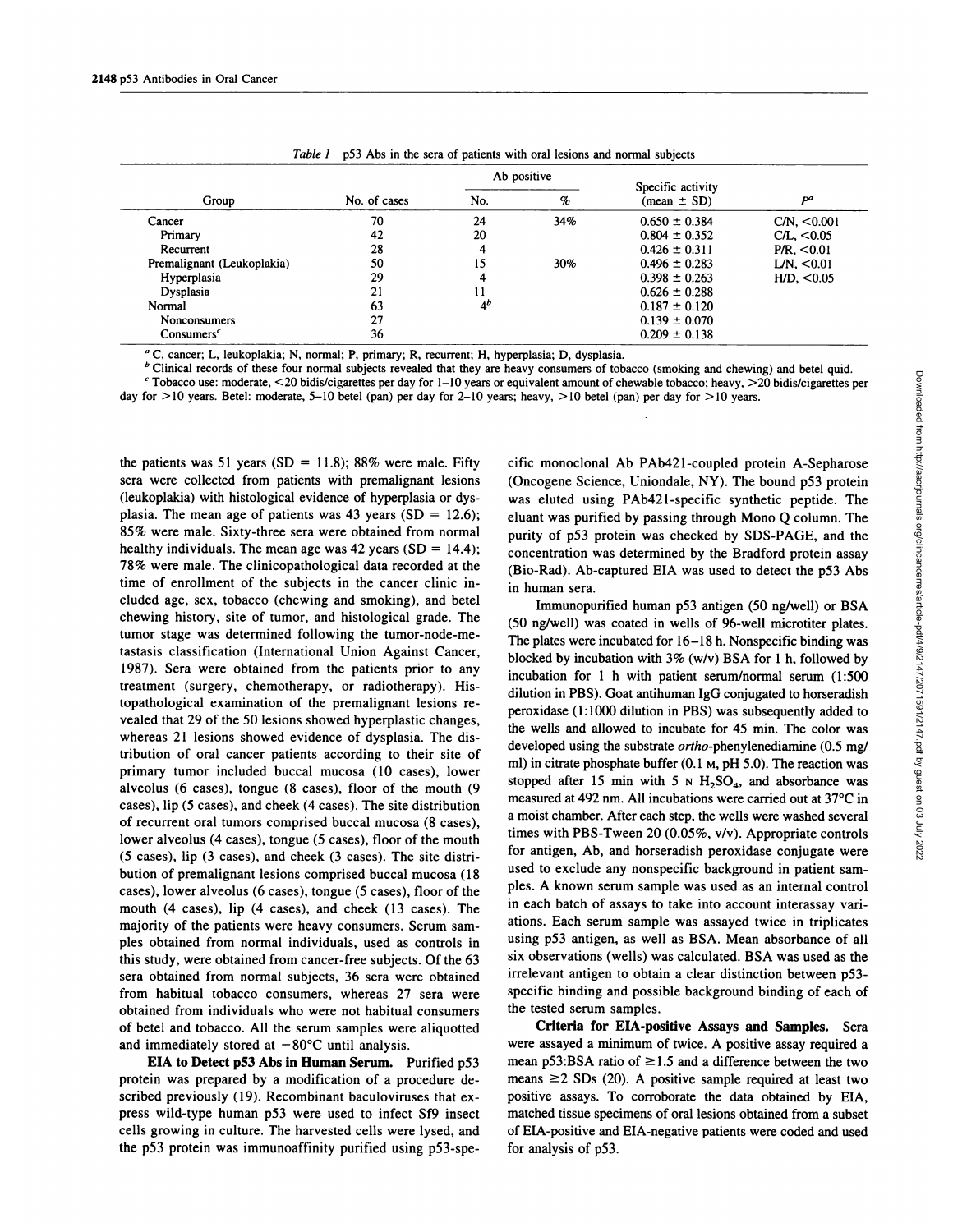*Fig. 1* EIA results, shown as specific activities  $(mean p53 A_{492 nm} - mean BSA A_{492 nm})$  of individual sera in groups of patients screened for p53 Abs (see "Materials and Methods"). Sera from 4 of the 36 normal subjects (who were heavy consumers of tobacco and betel) were seropositive for p53 Abs. ELA results in patients with cancer were significantly higher than those of patients with leukoplakia  $(P < 0.05)$  and normal subjects *(P <sup>&</sup>lt;* 0.001).



**p53** Immunohistochemistry. Cryosections of oral tissue specimens (premalignant and malignant lesions) were used for immunohistochemical analysis of p53 protein as described pre viously (8). Monoclonal p53 Ab DO-i (Oncogene Science) was used as the primary Ab. It was detected using avidin-biotin complex and diaminobenzidine tetrachloride as the chromogen. Positive and negative controls were used in each experiment (8).

Statistical Evaluations. Statistical analyses of the data were performed using Microstat software. A  $\chi^2$  test was performed to determine the association between the presence of p53 autoantibodies and clinicopathological features of the patients. Kruskal-Wallis (non-parametric) one-way ANOVA were used to compare the significance in the subgroups; a  $P$  of  $\leq 0.05$ was considered significant.

# RESULTS

Circulating p53 Abs and p53 protein accumulation were examined in patients with premalignant and malignant oral lesions. Of the 183 sera tested, circulating **p53** Abs were detected in 24 of 70 (34%) oral cancer patients, 15 of 50 (30%) patients with premalignant lesions, and  $4$  of  $63$  ( $6\%$ ) normal subjects by the positivity criteria described above (Table 1). The circulating levels of p53 Abs in the premalignant group [specific

Table 2 Correlation of p53 Abs with clinicopathological features in cancer patients

| Clinical features    | Total no.<br>of cases | Specific activity<br>$(mean \pm SD)$ | Рª                     |
|----------------------|-----------------------|--------------------------------------|------------------------|
| Histological grading |                       |                                      |                        |
| Well                 | 17                    | $0.339 \pm 0.233$                    |                        |
| Moderate             | 27                    | $0.707 \pm 0.307$                    | W/M. < 0.05            |
| Poor                 | 26                    | $0.817 \pm 0.413$                    | WP. < 0.001            |
| <b>Stage</b>         |                       |                                      |                        |
| т,                   | 9                     | $0.271 \pm 0.141$                    | $T_1/T_3$ , <0.01      |
| T <sub>2</sub>       | 18                    | $0.365 \pm 0.260$                    | $T_{2}/T_{3}$ , <0.001 |
| $T_{3}$              | 22                    | $0.772 \pm 0.336$                    | $T_1/T_4$ , <0.001     |
| $T_{4}$              | 21                    | $0.880 \pm 0.352$                    | $T_{2}/T_{4}$ , <0.001 |
|                      |                       |                                      |                        |

**<sup>a</sup>** Statistical analysis done by Kruskal-Wallis test. W, well; M, moderate; P. poor.

activity, (mean  $\pm$  SD) 0.496  $\pm$  0.283] and the cancer group (specific activity,  $0.650 \pm 0.384$ ) were significantly higher than that of the normal subjects (specific activity,  $0.187 \pm 0.120$ ; *P <sup>&</sup>lt;* 0.01). A significant increase in p53 Abs was observed in sera of cancer patients, as compared to those having premalignant lesions ( $P < 0.05$ ). The specific activity (mean p53 -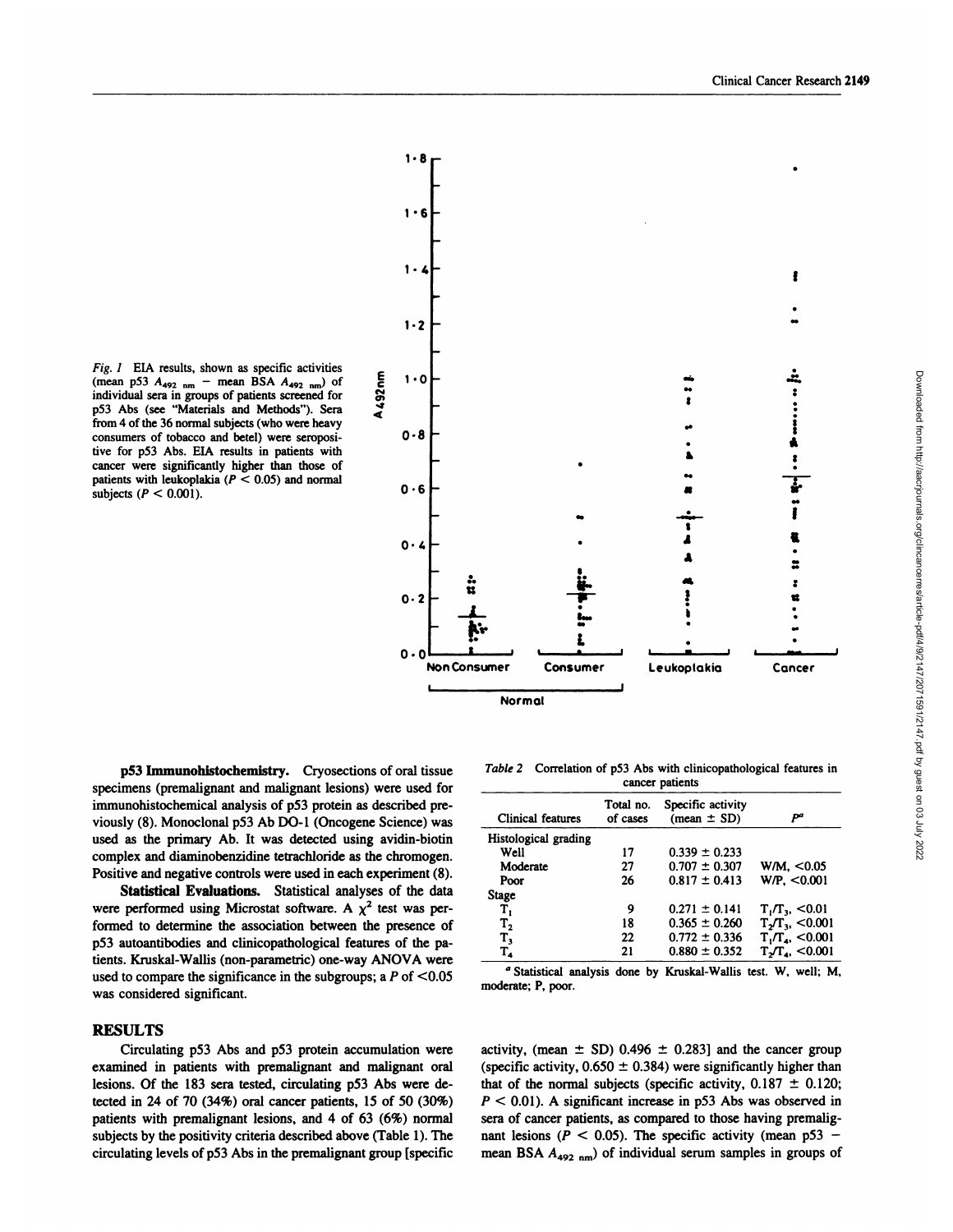| Patient no.             | Age (yr) | <b>Sex</b>  | <b>Site</b>     | Stage                         | Histopathology          | Habit <sup>a</sup> | p53<br>protein <sup>b</sup> | p53<br>Ab <sup>b</sup>   |
|-------------------------|----------|-------------|-----------------|-------------------------------|-------------------------|--------------------|-----------------------------|--------------------------|
| $\mathbf{1}$            | 36       | M           | BM <sup>c</sup> | $\mathbf L$                   | Н                       | Heavy              | -                           | $\overline{\phantom{0}}$ |
| $\boldsymbol{2}$        | 32       | M           | BM              | L                             | D                       | Heavy              | $\ddot{}$                   | $\ddot{}$                |
| $\overline{\mathbf{3}}$ | 32       | M           | <b>BM</b>       | L                             | $\mathbf H$             | Moderate           | $\ddot{}$                   | $\ddot{}$                |
| 4                       | 34       | M           | T               | L                             | $\mathbf H$             | Moderate           | $\ddotmark$                 | $\ddot{}$                |
| 5                       | 30       | M           | BM              | L                             | D                       | Heavy              | $\overline{\phantom{0}}$    | $\overline{\phantom{0}}$ |
| 6                       | 49       | M           | <b>BM</b>       | L                             | $\mathbf D$             | Moderate           | -                           | —                        |
| 7                       | 36       | F           | MF              | L                             | D                       | Moderate           | -                           | -                        |
| 8                       | 46       | M           | Lip             | L                             | $\overline{\mathbf{H}}$ | <b>Heavy</b>       | $+ +$                       | $\ddot{}$                |
| 9                       | 48       | M           | T               | L                             | D                       | Heavy              | $+$                         | $\ddot{}$                |
| 10                      | 45       | M           | <b>MF</b>       | L                             | D                       | Heavy              | -                           | -                        |
| 11                      | 48       | F           | <b>BM</b>       | L                             | $\mathbf H$             | Heavy              | $++++$                      | $\ddot{}$                |
| 12                      | 60       | F           | ${\bf BM}$      | L                             | $\mathbf H$             | Heavy              | $+$                         | $\overline{\phantom{0}}$ |
| 13                      | 26       | M           | T               | L                             | $\mathbf H$             | Moderate           | $***$                       | -                        |
| 14                      | 65       | $\mathbf M$ | <b>MF</b>       | L                             | H                       | Heavy              | $+$                         | -                        |
| 15                      | 27       | M           | T               | L                             | D                       | Heavy              | $\ddot{+}$                  | -                        |
| 16                      | 54       | M           | L               | L                             | $\mathbf H$             | Heavy              | $***$                       | -                        |
| 17                      | 48       | M           | <b>BM</b>       | L                             | $\mathbf H$             | <b>Heavy</b>       | $\ddot{}$                   | -                        |
| 18                      | 45       | M           | BM              | L                             | D                       | Heavy              | $++$                        | $\ddot{}$                |
| 19                      | 54       | M           | <b>BM</b>       | $T_4N_0M_0$                   | W                       | Heavy              | $++$                        | $\ddot{}$                |
| 20                      | 45       | $\mathbf M$ | T               | $T_2N_1M_0$                   | P                       | Heavy              | $***$                       | $\ddot{}$                |
| 21                      | 70       | M           | BM              | $T_2N_0M_0$                   | W                       | Heavy              | $\ddot{}$                   | $\ddot{}$                |
| 22                      | 60       | M           | BM              | $T_2N_0M_0$                   | M                       | Heavy              | -                           | -                        |
| 23                      | 52       | M           | BM              | $T_3N_0M_0$                   | M                       | Heavy              | -                           | —                        |
| 24                      | 55       | M           | T               | $T_4N_2M_0$                   | W                       | Heavy              | $\overline{\phantom{0}}$    | -                        |
| 25                      | 50       | M           | <b>BM</b>       | $T_2N_2M_0$                   | W                       | Moderate           | $+ +$                       | $\ddot{}$                |
| 26                      | 51       | M           | BM              | $T_3N_2M_0$                   | W                       | Moderate           | $\overline{\phantom{0}}$    | $\overline{\phantom{0}}$ |
| 27                      | 40       | M           | LA              | $T_4N_2M_0$                   | W                       | Heavy              | -                           | —                        |
| 28                      | 60       | M           | <b>MF</b>       | $T_3N_1M_1$                   | W                       | Heavy              | $\ddot{+}$                  | +                        |
| 29                      | 52       | M           | LA              | $T_3N_2M_0$                   | M                       | Moderate           | $***$                       | $\ddot{}$                |
| 30                      | 42       | M           | T               | $T_4N_0M_0$                   | W                       | Moderate           | $***$                       | $\ddot{}$                |
| 31                      | 50       | M           | <b>MF</b>       | $T_1N_1M_1$                   | W                       | Heavy              | $+ +$                       | $\ddot{}$                |
| 32                      | 46       | M           | T               | $T_3N_0M_0$                   | W                       | Heavy              | $\overline{\phantom{0}}$    | $\overline{\phantom{0}}$ |
| 33                      | 38       | M           | Lip             | $T_3N_0M_0$                   | M                       | Heavy              | $++$                        | $\ddot{}$                |
| 34                      | 57       | M           | BM              | $T_{\rm A}N_{\rm o}M_{\rm o}$ | M                       | Moderate           | $++$                        | $\ddot{}$                |
| 35                      | 56       | M           | <b>MF</b>       | $T_2N_0M_0$                   | W                       | Moderate           | $+$                         | $\ddot{}$                |
| 36                      | 55       | M           | BM              | $T_4N_1M_0$                   | W                       | Heavy              | $++$                        | -                        |
| 37                      | 50       | M           | <b>MF</b>       | $T_4N_0M_0$                   | W                       | Heavy              | $++$                        | -                        |
| 38                      | 72       | M           | <b>BM</b>       | $T_2N_1M_0$                   | P                       | Heavy              | $++$                        | -                        |
| 39                      | 80       | M           | Lip             | $T_2N_0M_0$                   | W                       | Moderate           | $+ +$                       | $\overline{\phantom{0}}$ |
| 40                      | 55       | M           | BM              | $T_3N_0M_0$                   | W                       | Moderate           | $+$                         |                          |
| 41                      | 62       | M           | MF              | $T_2N_0M_0$                   | W                       | Heavy              | $++$                        |                          |
| 42                      | 60       | F           | <b>MF</b>       | $T_4N_1M_0$                   | P                       | Heavy              | $++$                        |                          |
| 43                      | 32       | M           | <b>BM</b>       | $T_4N_0M_0$                   | M                       | Heavy              | $\ddot{}$                   |                          |
|                         |          |             |                 |                               |                         |                    |                             |                          |

*Table* 3 Correlation of p53 Abs with p53 protein expression in premalignant and malignant oral lesions

a Tobacco use: moderate, <20 bidis/cigarettes per day for 1-10 years or equivalent amount of chewable tobacco; heavy, >20 bidis/cigarettes per day for *>* 10 years. Betel: moderate, 5-10 betel [pan] per day for 2-10 years; heavy, *>* 10 betel [pan] per day for *>* 10 years.

**b** Percentage of positively stained tumor cells:  $+1$ , 10-30%;  $+2$ , 30-50%;  $+3$ ,  $>50\%$ .

*<sup>C</sup>* **BM, buccal** mucosa; T, tongue; **MF,** mouth floor; LA, lower alveolus; L, leukoplakia; H, hyperplasia; D, dysplasia; M, moderately differentiated tumors; P, poorly differentiated tumors; W, well-differentiated tumors.

**patients with either premalignant or malignant** oral lesions or normal subjects are presented in Fig. 1.

Correlation of p53 Autoantibodies with Clinicopathological Features. **Among the cancer patients, there was a** significant increase in the level of circulating p53 Abs in **patients with poorly differentiated or moderately differenti**ated tumors, as compared to the well-differentiated cases  $(P < 0.05)$ . There was a significant increase in the level of p53 Abs from the less progressive  $T_1$  stage (specific activity,  $0.271 \pm 0.141$ ) to the more progressive T<sub>4</sub> stage tumors (specific activity,  $0.880 \pm 0.352$ ;  $P < 0.001$ ; Table 2).

**The expression of p53 protein was analyzed in 43** matched tissue specimens **( 18 premalignant lesions and 25**

**oral SCCs; Table 3). All 18 p53 Abs-seropositive patients** (7 **premalignant and 1 1 cancer cases) showed p53 protein accumulation in their oral lesions. Eleven p53 Ab-seronega**tive cases *(5* premalignant and **6 cancer) did not show detectable level of p53 protein in their oral lesions. However, 14 p53 Ab-seronegative cases (6 premalignant and 8 malignant) showed detectable levels of p53 protein in their** lesions.

# **DISCUSSION**

**We previously reported accumulation of p53** and **HSP7O** proteins **not only in malignant but also in premalignant** oral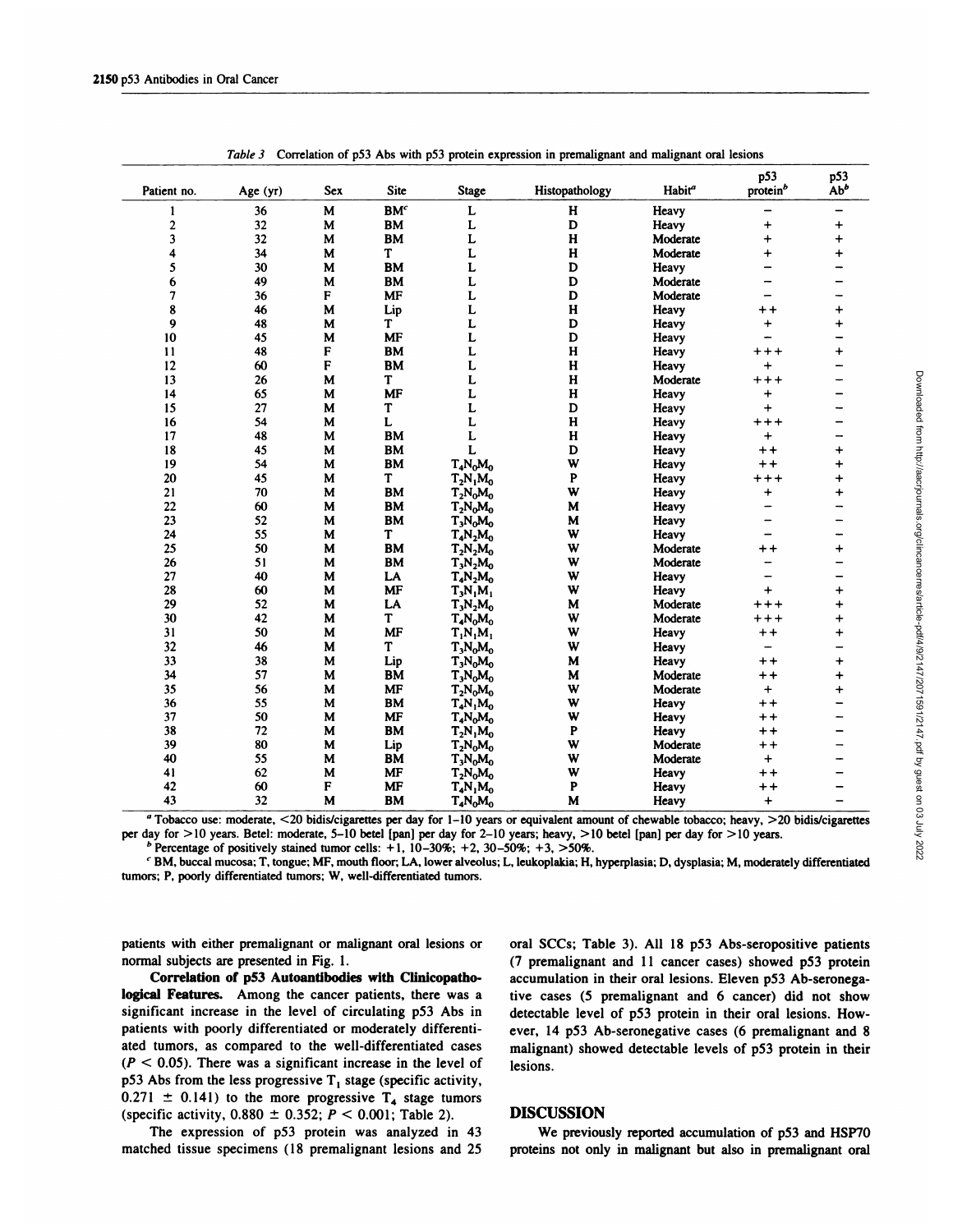lesions in the tobacco-abusing Indian population, suggesting that alterations in the expression of these proteins are early events in oral tumorigenesis (8, 21). On the basis of regular follow-up studies, we have recently reported the prognostic significance of accumulation of p53 and HSP7O proteins during oral tumorigenesis (22, 23). Furthermore, we showed formation of p53-HSP7O complexes during oral tumorigenesis (24). The functional significance of overexpression of these proteins and formation of p53-HSP7O complexes in eliciting p53-specific humoral immune response in oral cancer patients was determined. Circulating anti-p53 Abs detected by immunoblotting analysis in 7 of 30 oral cancer patients were correlated with the levels of p53 and HSP7O complexes in matched tumor tissues and also with patients' survival. Anti-p53 Ab-seropositive cases showed poor prognosis and significantly decreased overall disease-free survival in comparison with the seronegative cases suggesting that detection of circulating anti-p53 Abs may serve as a useful noninvasive marker for identifying oral tumors having poor prognosis.

Detection of serum p53 Abs by immunoblotting procedure may be of limited value for routine use in most pathological/ diagnostic laboratories. The simple and rapid ELISA procedure, using the recombinant p53 protein as antigen, may be advantageous for the screening of normal individuals (who are heavy consumers of tobacco and betel) and leukoplakic patients to ascertain the stage of appearance of p53 Abs during oral tumorigenesis. Furthermore, it can be used for retrospective or prospective studies as well as for the follow-up of the patients.

Herein, we report the prevalence of p53 Abs not only in oral **5CC patients (24 of 70; 34%) but also in patients with** premalignant oral lesions (15 of *50;* 30%) in the tobacco-abused Indian population. In HNSCC patients, the prevalence of p53 Abs reported by previous workers ranged from 17 to 44% (25-27). Expression of p53 protein was observed in 13 of 18 premalignant and 19 of 25 (76%) oral **5CC cases. The p53** Ab-seropositive patients showed detectable levels of p53 protein in the matched premalignant and malignant lesions. Patients lacking detectable levels of p53 protein in premalignant as well as malignant oral lesions were seronegative for p53 Abs. Thus, a clear dose-response relationship was observed between p53 Abs and p53 protein accumulation in oral lesions and is a determinant of the immune response to p53 protein in these tobacco-abused patients. A similar correlation has been observed between circulating p53 Abs in lung cancer patients and the accumulation of p53 protein in their matched tumor cell lines (12).

The impact of genotoxic environmental factors in producing p53 alterations in tobacco-associated cancers such as lung and esophagus have been discussed (28). In India, oral SCC is causally associated with the habit of chewing betel quid and tobacco (betel quid consists of a betel leaf rolled with lime, areca catechu, areca nut, and tobacco, and it is kept at a particular site in the oral cavity for a long duration). In our series, the majority of the patients (95%) were heavy addicts of betel/ tobacco. The constituents of betel quid and tobacco contain a plethora of tumor initiators, promoters, carcinogens, and cocar cinogens. These include, nitrosamines, benzo $(x)$ pyrenes, polycyclic aromatic hydrocarbons present in tobacco, and other mutagenic alkaloids in areca nut. It is likely that prolonged exposure to these carcinogeneic constituents of betel quid contributes significantly to genetic insults to the oral mucosa, re sulting in accumulation of p53 protein in early stages of oral cancer, thereby accounting for the presence of circulating p53 Abs in patients with premalignant lesions.

Here, the presence of p53 Abs in a few normal subjects (4 of 63 normal subjects) draws attention. The dietary habits of these four normal subjects revealed that they were habitual heavy consumers of tobacco (20 cigarettes/bidis and 10-15 tobacco-containing betel quid for a period of *>* 10 years). The whole oral epithelium of these subjects may accumulate genetic damage over a prolonged period of time; therefore, it is at an increased risk of developing malignancy (29) and may be re sponsible for the presence of circulating p53 Abs. In several anecdotal cases, the p53 Abs have been detected in serum samples in high-risk patients several years before the clinical detection of cancer (28). Two of the five workers exposed to vinyl chloride in a plastic factory showed the presence of serum p53 Abs before the diagnosis of liver angiosarcoma (30). p53 Abs have also been reported in 4 of 36 women with a positive family history of breast cancer (31). Recently, p53 Abs in sera from patients with chronic obstructive pulmonary disease have been shown to predate cancer (20).

Here, a number of salient and interesting observations have been made that enable us to dissect further at the molecular level the importance of p53 in tobacco related premalignant and malignant oral lesions in patients of the same ethnic origin. The relationship between the p53 protein accumulation and p53 Abs observed in this study suggest the potential usefulness of p53- Abs in tobacco- and betel-abused populations at high risk as a surrogate marker for early p53 alteration and as potential aids in the early detection of some cancers.

### **REFERENCES**

1. McFarlane, G. J., Boyle, P., Evstifeeva, T., Roberstone, C., and Scully, C. Rising mortality from oral cancer among males worldwide. The return of an old public-health problem. Cancer Causes Control, *5:* 259-265, 1994.

2. Sanghvi, L. D. Epidemiologic and intervention studies screening cancer epidemiology: the Indian scene. J. Cancer Res. Clin. Oncol., 9: 1-14, 1981.

3. Saranath, D., Chang, S. E., Bhoite, L. T., Panchal, R. G., Kerr, I. B., Mehta, A. R., Johnson, N. W., and Deo, M. G. High frequency mutations in codons 12 and 61 of*H-ras* oncogene in chewing tobacco related human oral carcinoma in India. Br. J. Cancer, *63:* 573-578, 1991.

4. Daftary, D. K., Murti, P. R., Bhonsle, R. R., Gupta, P. C., Mehra, F. S., **and Pindborg, J. J. Risk factors and risk** markers for oral cancer in high risk areas of the world. *In:* N. W. Johnson (ed.), Oral Cancer: The Detection of Patients and Lesions at Risk, pp. 29-63. Cambridge, United Kingdom: Cambridge University Press, 1991.

*5.* Sakai, E., and Tsuchida, N. Most human squamous cell carcinomas in the oral cavity contain mutated p53 tumor suppressor genes. Onco gene, 7: 917-933, 1992.

6. Ahomadegbe, J. C., Barrois, M., Fogel, S., LeBihan, M. L., DoucRasy, S., Dullivard, P., Armand, J. P., and Riou, G. High incidence of p53 alterations (mutation, deletion, overexpression) in head and neck primary tumors and metastases: absence of correlation with clinical outcome. Frequent protein overexpression in normal epithelium and in early non-invasive lesions. Oncogene, *10:* 1217-1227, 1995.

7. Boyle, J. 0., Hakim, J., Koch, W., Van der Riet, P., Hruban, R. H., Rao, R. A., Correo, R., Eby, Y. J., Ruppert, J. M., and Sidransky, D. The